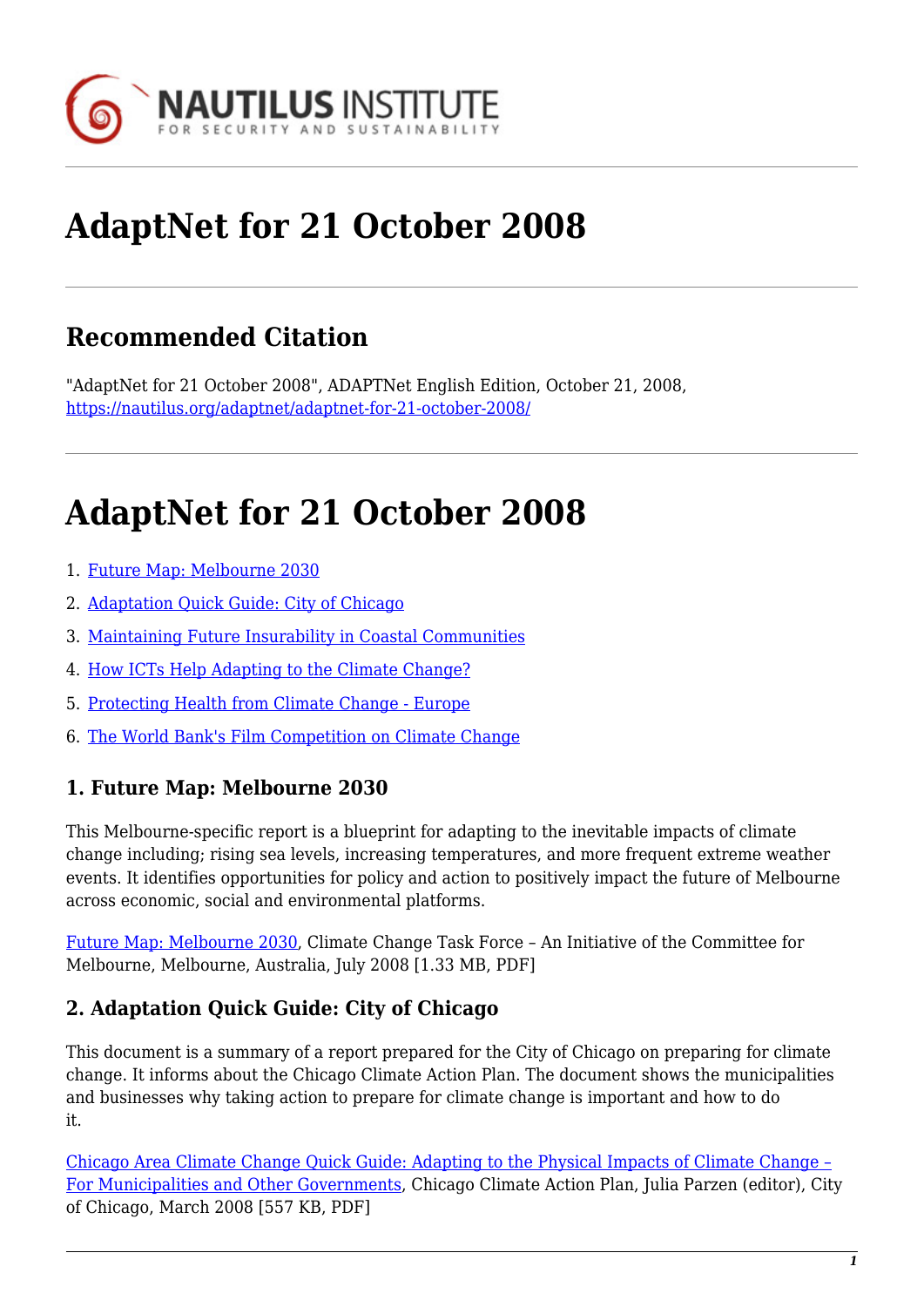### **3. Maintaining Future Insurability in Coastal Communities**

The report looks at the impact of climate change on flood risk at a number of coastal locations around the world, considering sea-level rise, the effect of wind speed on storm surges, and changes in land use. It finds how insurability in these regions can be maintained in the future.

[Coastal Communities and Climate Change: Maintaining Future Insurability,](http://www.lloyds.com/NR/rdonlyres/33811190-E508-4065-BB15-92EF5F3DFD41/0/360_Coastalcommunitiesandclimatechange_final.pdf) 360 Driving the Debate on Emerging Risk, Lloyd's, London, UK, September 2008 [6.12 MB, PDF]

### <span id="page-1-0"></span>**4. How ICTs Help Adapting to the Climate Change?**

The paper explores the role of information and communication technologies (ICTs) in enabling people to adapt to the consequences of climate change, particularly in the most vulnerable regions of the world. Using ICTs in the Arctic, the paper finds that in addition to the harmful impacts of climate change, beneficial opportunities could also be found.

[ICTs, Adaptation to Climate Change, and Sustainable Development at the Edges: An IISD](http://www.iisd.org/pdf/2008/com_ict_climate.pdf) [Commentary](http://www.iisd.org/pdf/2008/com_ict_climate.pdf), Don MacLean, International Institute for Sustainable Development (IISD), Canada, August 2008 [437 KB, PDF]

#### <span id="page-1-1"></span>**5. Protecting Health from Climate Change - Europe**

The report draws decision-makers' attention to the convincing evidence of climate-related health threats and to why and how they should be urgently addressed. It describes current and projected climate-related health effects and the challenges to health systems in the European Region, as well as practical guidance on action by individuals and countries.

[Protecting Health in Europe from Climate Change](http://www.euro.who.int/Document/GCH/Protecting_health.pdf), Bettina Menne et al. (editors), World Health Organization, Copenhagen, Denmark, 2008 [2.04 MB, PDF]

### <span id="page-1-2"></span>**6. The World Bank's Film Competition on Climate Change**

The World Bank's Social Development Department launches a world-wide documentary competition, "Vulnerability Exposed: Social Dimensions of Climate Change". 2-5 minute documentaries showcasing the social implications of climate change (conflict, migration, urban space, rural institutions, drylands, social policy, indigenous peoples, gender, governance, forests and/or human rights) may be submitted by 24 October 2008.

[Vulnerability Exposed: Social Dimensions of Climate Change - A Documentary Competition](http://go.worldbank.org/7492037IG0), Social Development Department, the World Bank, Washington DC, USA, October 24, 2008

## **Subscription information**

AdaptNet (ISSN: 1836-2478) is a free weekly report produced by [RMIT University](http://www.rmit.edu.au/) [Global Cities](http://www.global-cities.info/) [Institute](http://www.global-cities.info/)'s [Climate Change Adaptation](http://nautilus.org/index.html) Working Group, Melbourne, Australia.

- English: [Subscribe or unsubscribe](https://nautilus.org/mailman/listinfo/adaptnet).
- Tiếng Việt (Vietnamese): [Tham gia or Không tham gia](http://vsccan.org/mailman/listinfo/vgbc_bulletin_vsccan.org) (tại Bản tin [Hội đồng Công trình Xanh Việt](http://www.vsccan.org/vgbc/) [Nam](http://www.vsccan.org/vgbc/)).